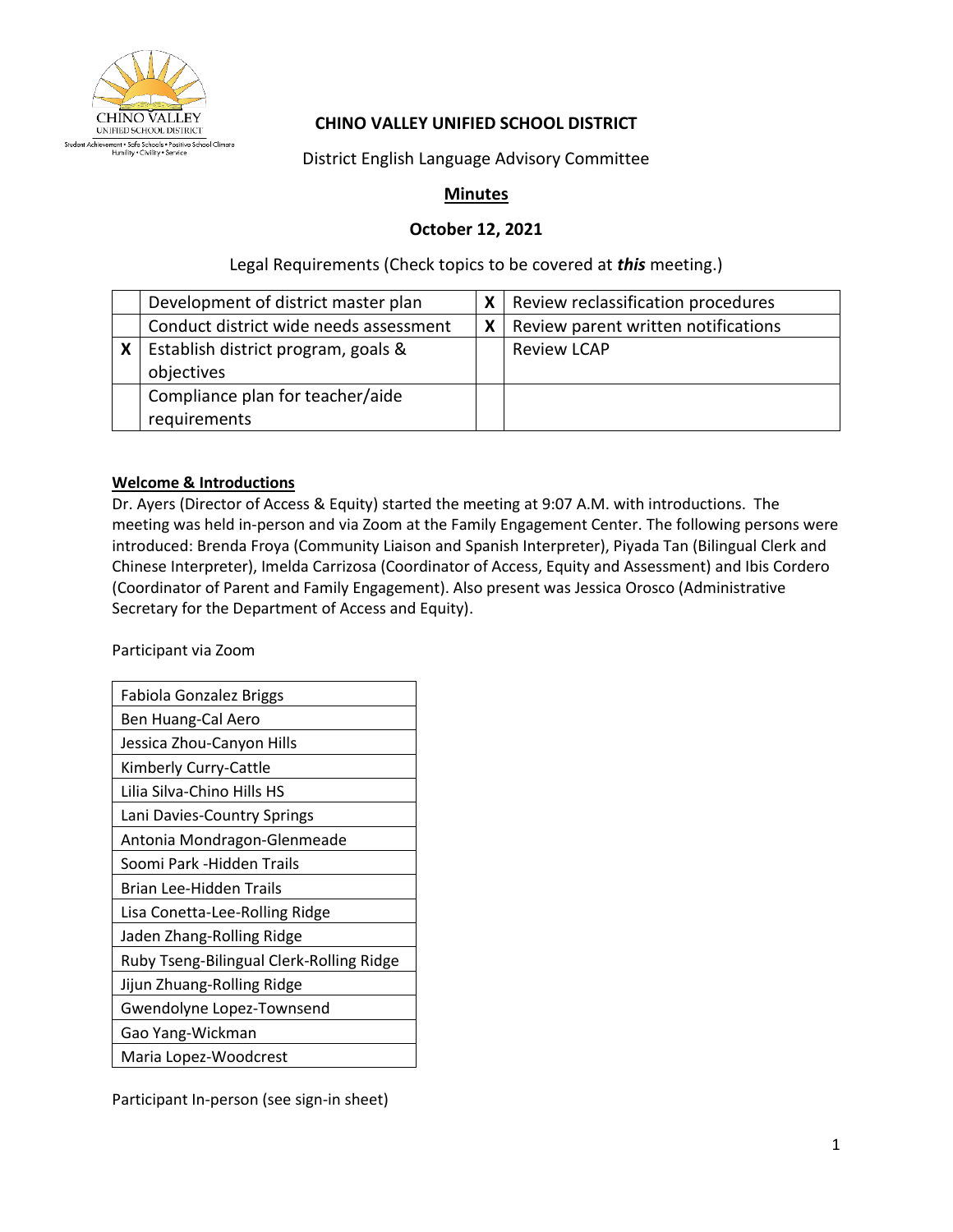#### **Name Activity**

DELAC members participated in an activity titled, "**My Name, My Identity".** Participants discussed their given names and why they were given their names with their partners.

#### **DELAC Roles & Responsibilities**

Dr. Ayers discussed the roles and responsibilities of DELAC which include:

- o Attend all DELAC meetings and share content of meeting with site ELACs.
- o To advise on:
	- Master plan for our English learners
	- Needs assessment: Asking input on how to spend money
	- Goals and objectives for programs and services
	- Reclassification procedures
	- Compliance plan for teacher/aide requirements
	- Written notifications that are received in mail related on Title I and Title III
	- LCAP

#### **DELAC Meeting Dates**

Future DELAC meeting dates were shared. All meetings start at 9am and are held at the Family Engagement Center. The meetings will be held on:

- October 12
- November 30
- January 18
- February 22
- April 12

#### **Uniform Compliant Procedures**

Ms. Cordero went over the Uniform Complaint Procedures (UCP) which are posted at all school sites. The UCP provide information on how to address concerns about state and federal programs. More information is available on district and site websites under the "Parents" tab.

#### **Identification of English Learners**

Dr. Carrizosa explained the process for identifying English Learners. Parents or guardians must complete a Home Language Survey (HLS) the first-time students enroll in a public school in California. If a language other than English is entered on the first three questions, the students will be assessed with the Initial ELPAC. Students that score Novice EL or Intermediate EL are considered English learners. ELPAC scores are available in the parent portal. A parent asked, "Does this test consider students with disabilities? Example Autism?"

The response was that if a student has IEP or 504 at the time they start school, the system should identify the students as possibly needing supports. The Language Assessment Center (LAC) will inquire about any accommodations in the IEP that need to be implemented during the test. Parents can also notify the Lac if student has an IEP or 504. Sometimes students enter the school system without being identified as students with disabilities and this may impact scores.

#### **Aeries Parent Portal**

Ms. Cordero explained that the district website can be translated in other languages. There's a tab on the upper right side of the website that says, "translate". She also discussed the process for setting up a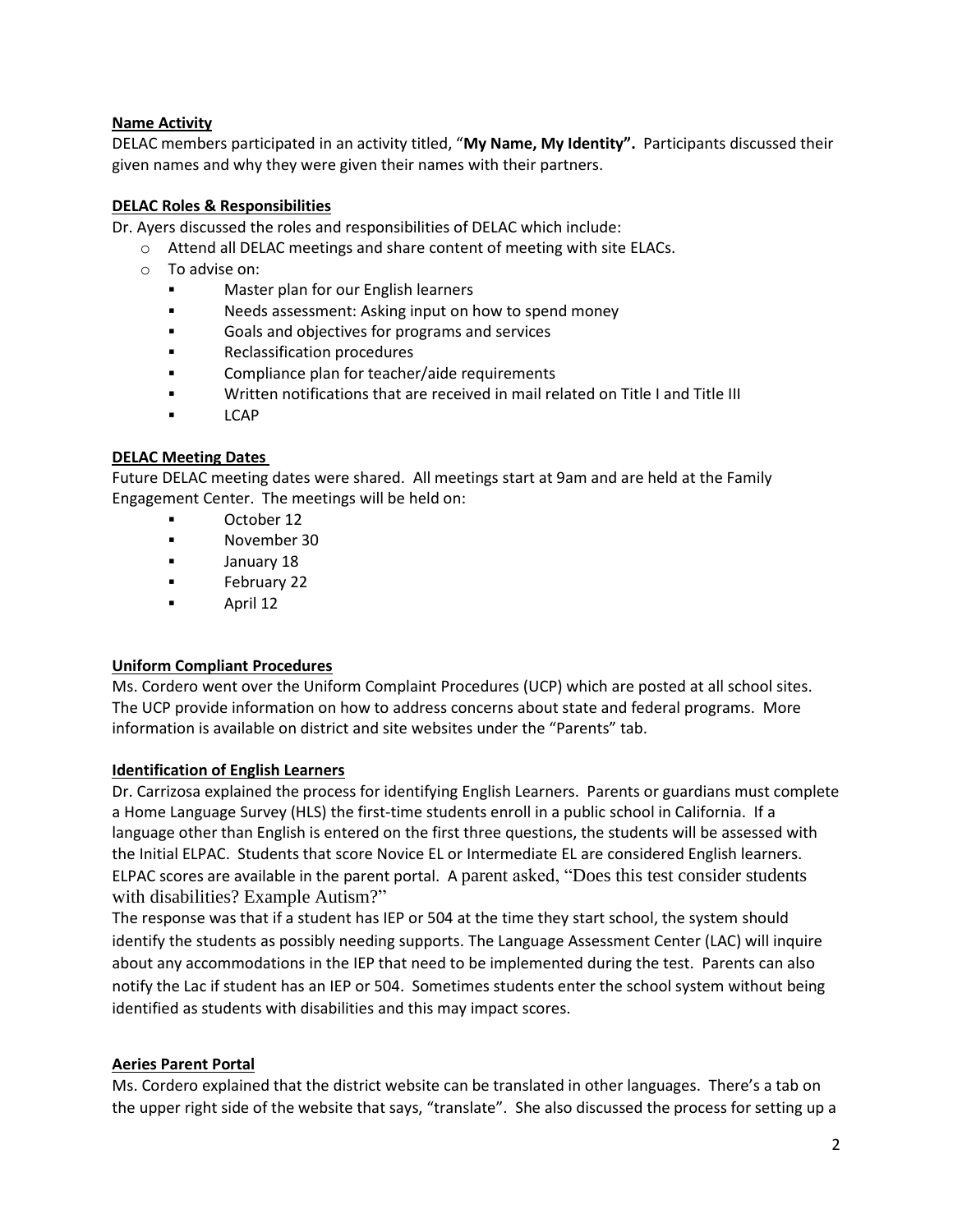Parent Portal account. She shared that she and Brenda Froya are available to assist parents that need help creating their accounts. A parent asked if Aeries and Parent Square are the same. The response was that Aeries is the parent portal and Parent Square is a way to receive communications from the schools and district. Parents can message teachers and administrators via Parent Square. Parent Square is also available as an App for cell phones.

Review and Comment on Written Notification Required to be Sent to Parents

Dr. Carrizosa showed a sample of the Initial Parent Notification letter and described what is included in the letter. The letter is mailed home to parents with assessment results when students are assessed and identified as English learners. Dr. Carrizosa asked if anyone had questions or comments about the letter. There were no questions or comments. Dr. Carrizosa asked for thumbs up or down in accepting the letter. The consensus is that everyone agrees on the letter as is.

Dr. Carrizosa showed a sample of the Annual Parent Notification letter which is required to be sent out to all parents/guardian of English learners within the first 30 days of school. The letter explains that the student is eligible for EL services and describes the EL program. A parent asked if everyone gets a letter when the student is new to the country or do certain grades receive it. The response was that every parent/guardian of an English learner gets the letter yearly, regardless of grade, until the student is reclassified. A parent asked what happens if we they did not get the letter and they want their child to receive the services. The response was that the letters come from the district, not the school sites. Any parent that did not receive the letter was asked to leave their child's name with Dr. Carrizosa.

A parent asked when the letters were sent out? It was explained that they were sent out prior to the September 7th deadline. Cal Aero letters went out sooner because they start school earlier.

Dr. Carrizosa asked for thumbs up or down in accepting the letter. The consensus is that everyone agrees on the letter as is.

## Programs Goals and objectives

Dr. Ayers gave a preview of the district's EL program goals and objectives. She explained this will be discussed in greater detail at future DELAC meetings and that she would be seeking DELAC's feedback on how to better serve EL students.

## Reclassification criteria 21-22

Dr. Carrizosa covered the current criteria for reclassification which includes the state requirement of an overall "4" on the ELPAC. English SBAC scores of met or higher are also required. The SBAC was cancelled last year so the district is using the English Essential Standards Assessment (ESA) 3 with a score of met or higher. Teacher input and parent consultation are also required. Reclassified students are monitored for four years. Dr. Carrizosa shared that currently students in kindergarten and first grade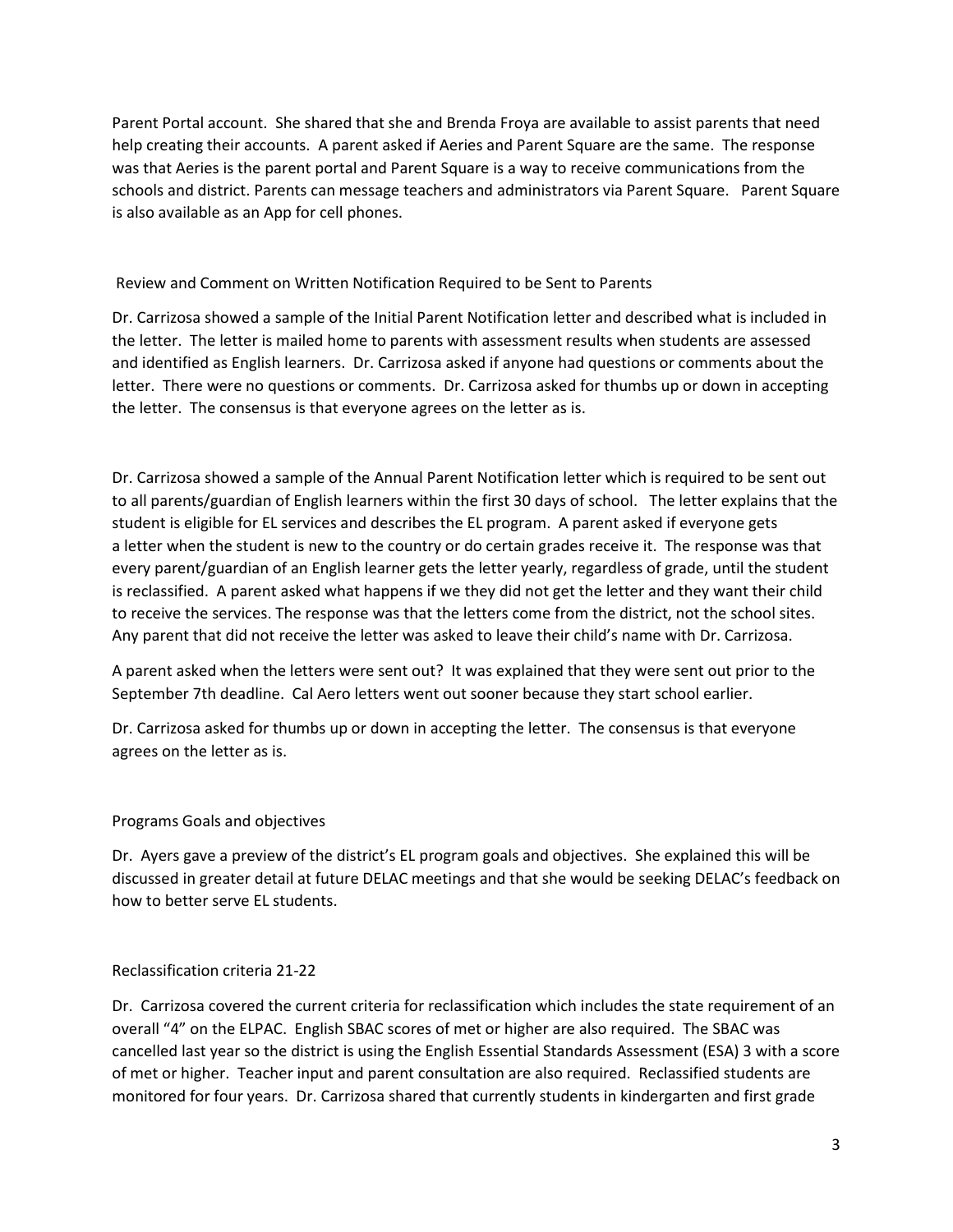are reclassified if they score a "4" on the ELPAC. The majority of the test for these grade levels is based on oral language; therefore, additional criteria should be reviewed to make sure students are meeting basic skills in English before being reclassified. Dr. Carrizosa also explained that many colleges are no longer requiring the SAT for admissions. The district is no longer covering the PSATs and SATs; therefore, additional supporting documentation is needed for the secondary levels so students can be considered for reclassification. An assistant principal suggested the use of reading inventories/Lexile levels. Dr. Ayers met with the Office of Secondary Curriculum and both departments agreed to this option. A revised version of the supporting documentation for reclassification list was shared with DELAC. Dr. Carrizosa explained that the wording was changed to include "most recent test results" to capture students who met the ELPAC criteria after the school year ended. In this way, students could be eligible for reclassification at the start of the next school year using most recent test results from the supporting documentation list without having to wait for another test session or results. A parent from Oak Ridge commented that adding these criteria will greatly help to identify students who no longer need to be in the program. She explained that reading helps with learning language. She found that programs, like iReady were helpful to her child. There was a question about children with disabilities who are still in program. The response was that there are procedures for reclassifying students with disabilities. DELAC approved these procedures last year. Dr. Carrizosa showed the forms on the slides. If students are not meeting reclassification criteria due disability and not language, an IEP can be held to discuss that reclassification be considered. The IEP team cannot reclassify students. We must be careful not to reclassify students just because they have disabilities if they still need EL services. Site ELPAC coordinators were trained on these procedures last year and will be trained again next week. A parent asked what can we do for a student who doesn't have a disability but struggling to be reclassified? The response was to have a discussion with the site administrator for a possible STEP or SST team meeting to see what areas the student needs help on to meet reclassification criteria. A parent commented that she had a child who was struggling and did request a meeting with the school. They identified needs and her child qualified for tutoring 30-45min every day. Dr. Carrizosa mentioned that students with 504s can also be considered for reclassification using the process to reclassify SWD. A parent from Country Springs asked if the PSAT should still be included on the list of supporting documentation if the district and some colleges are doing away with it. The response was yes, because some students from other districts may come in with PSAT/Sat results and for some CVUSD students, it may still be their most recent results.

Dr. Carrizosa asked for thumbs up or down in accepting the proposal to update reclassification criteria.

The consensus is that everyone agrees on updating the reclassification criteria. Dr. Carrizosa shared that parent input is important and only DELAC can approve of reclassification criteria. It was explained that this decision would have a positive impact on all schools in the district and that we hope more secondary students will be able to reclassify. Dr. Carrizosa shared CVUSD reclassification data for the last three years.

2020-21 579 students reclassified 2019-20 740 students reclassified

2018-19 300 students reclassified